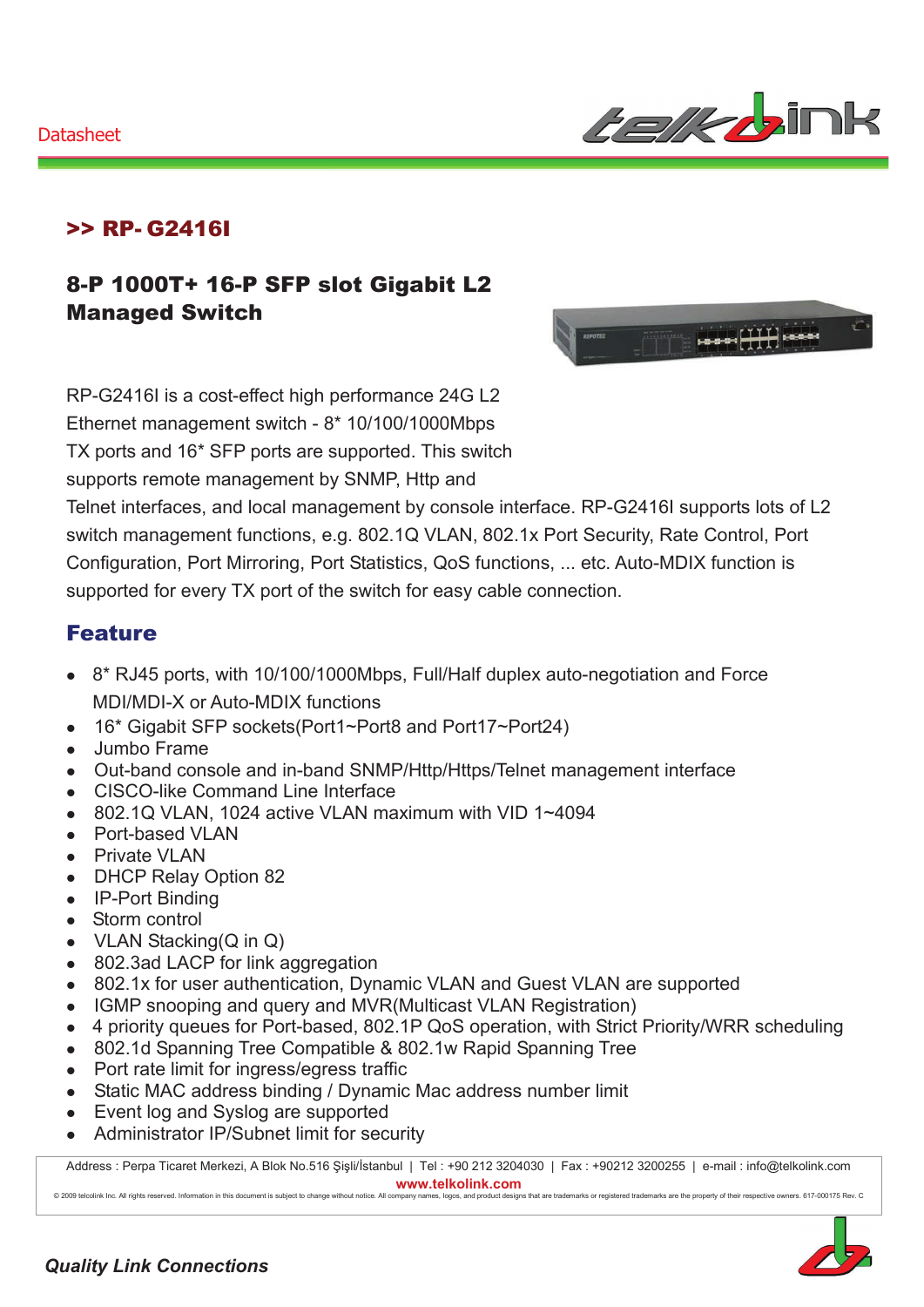# **· Specification**

|                                      | IEEE802.3(10BaseT Ethernet),<br>IEEE802.3u(100Base Fast Ethernet),<br>$\bullet$  |
|--------------------------------------|----------------------------------------------------------------------------------|
| <b>Standards</b>                     | IEEE802.3ab(1000BaseT), IEEE802.3z(1000Base)                                     |
|                                      | IEEE802.1D, IEEE802.1w, IEEE802.1P, IEEE802.1Q,                                  |
|                                      | <b>IEEE802.1x</b>                                                                |
|                                      | 8* RJ45 ports, with 10/100/1000Mbps, Full/Half duplex<br>$\bullet$               |
| <b>Ports</b>                         | auto-negotiation and Auto-MDIX and Fource MDI/MDIX                               |
|                                      | function<br>16* GigaBIT SFP sockets (Port1~Port8 and Port17~Port24)<br>$\bullet$ |
| <b>Filter &amp; Forwarding</b>       |                                                                                  |
| <b>Rate</b>                          | Full line speed                                                                  |
| <b>Transmission method</b>           | Store-and-forward<br>$\bullet$                                                   |
| <b>Packet Buffer</b>                 | 500K Bytes<br>$\bullet$                                                          |
| <b>Mac Table Size</b>                | 8K<br>$\bullet$                                                                  |
| <b>Max Packet Size</b>               | 1518 bytes (without tag), 9600 bytes for Jumbo Frame<br>$\bullet$                |
| <b>Switching Capacity</b>            | 48 Gbps<br>$\bullet$                                                             |
| <b>Flow Control</b>                  | Back pressure for half duplex, IEEE802.3x for full duplex<br>$\bullet$           |
|                                      | Out-band: Console (CISCO-like Command Line Interface)<br>$\bullet$               |
| <b>Management</b>                    | In-band: SNMP/Telnet/Http/Https                                                  |
|                                      | Administrator IP/Subnet limit is supported                                       |
| <b>DHCP</b>                          | Support DHCP Client / Relay / Option 82 functions<br>$\bullet$                   |
|                                      | Version. 1, 2c<br>$\bullet$                                                      |
| <b>SNMP agent</b>                    | Support MIB II(RFC1213), Bridge MIB (RFC 1493),<br>$\bullet$                     |
|                                      | VLAN MIB (802.1Q, RFC2674), Private MIB                                          |
|                                      | 802.1Q VLAN with 1024 co-current groups maximum from 4094<br><b>VLANs</b>        |
| <b>VLAN</b>                          | Port-based VLAN                                                                  |
|                                      | <b>Private VLAN</b><br>$\bullet$                                                 |
| <b>VLAN Stacking(Q in Q)</b>         | Yes<br>$\bullet$                                                                 |
|                                      | Support up to 8 trunks using either static or dynamic                            |
| <b>Trunking</b>                      | trunking(LACP)                                                                   |
|                                      | Four priority queues per port for Port-based & 802.1p                            |
| QoS                                  | tagged-based QoS                                                                 |
|                                      | <b>Strict Priority/WRR scheduling</b><br>$\bullet$                               |
| <b>Spanning Tree</b>                 | 802.1d Spanning Tree Compatible & 802.1w Rapid Spanning                          |
|                                      | <b>Tree</b>                                                                      |
| <b>Port Mirror</b>                   | Yes<br>$\bullet$                                                                 |
| <b>Static Mac ID Access</b><br>Limit | Yes, Limit on port                                                               |
| <b>Dynamic Mac ID</b>                |                                                                                  |
|                                      | Yes                                                                              |
| <b>Number Limit</b>                  |                                                                                  |
| <b>IP-Port Binding</b>               | Yes<br>$\bullet$                                                                 |
| <b>IEEE 802.1x</b>                   | Yes, Support Transparent and Authentication modes Dynamic                        |
|                                      | <b>VLAN &amp; Guest VLAN are supported</b>                                       |
| <b>Rate Control</b>                  | Yes, 1~31 levels, with level is configured between 128Kbps ~<br>30Mbps           |
| <b>Storm Control</b>                 | Yes, for broadcast/flooding/multicast traffic control<br>$\bullet$               |
|                                      | Yes, IGMP Snooping (256 Groups Max.) / query and MVR                             |
| <b>IP Multicast</b>                  | function                                                                         |
| <b>Software Upgrade</b>              | Out-band: Xmodem, In-band: TFTP/Http/Https<br>$\bullet$                          |